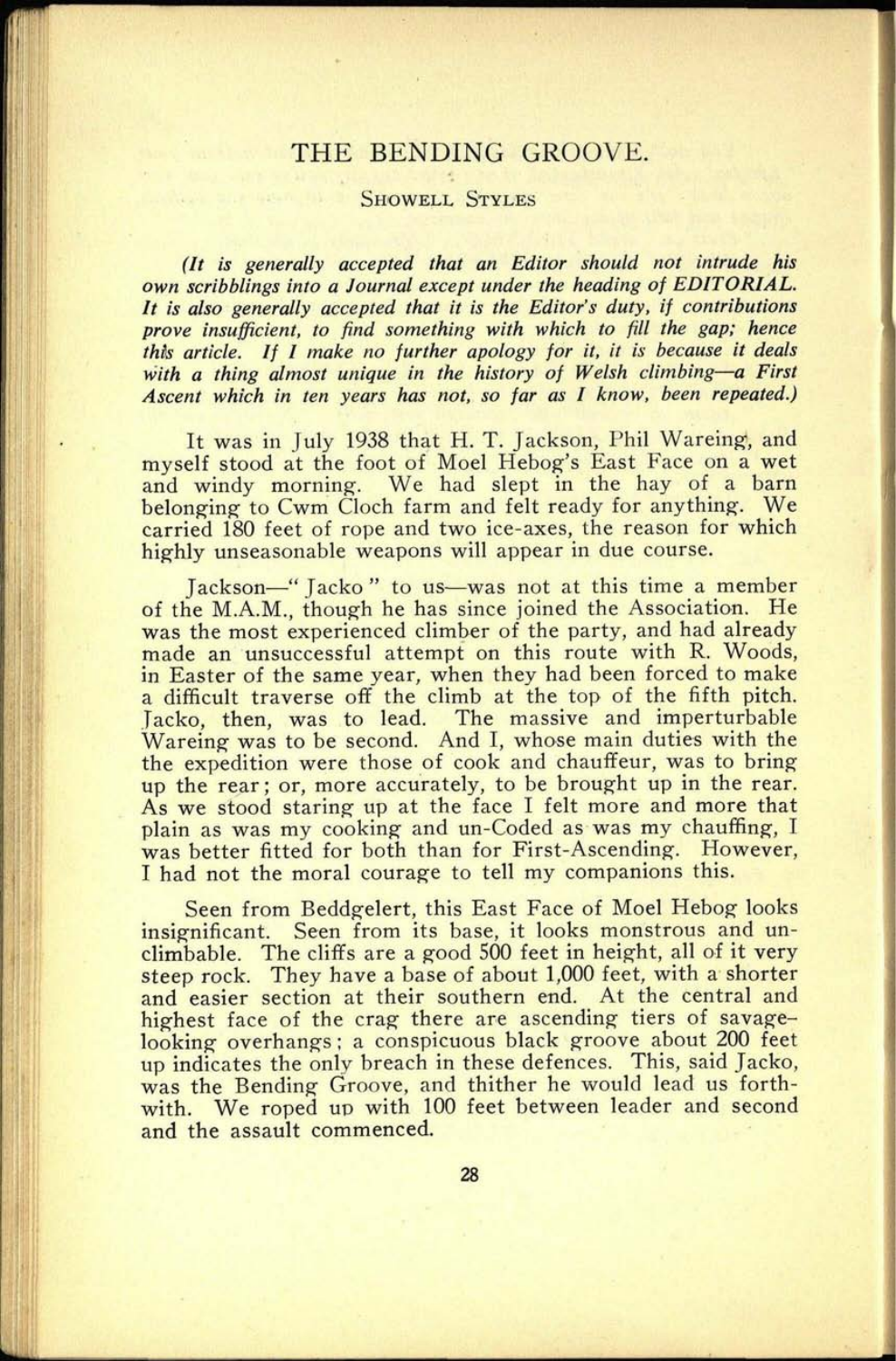The rocks were streaming wet, but sheltered from the gale that was roaring over the crest of the mountain. Twenty feet left of the deepest-cut groove in 'the centre of the cliff is the short slab buttress which begins the climb.

**39. 0126**

# *Pitch 1. 25 feet. Up the slab buttress and traverse L. into grassy gully. Stance, with belay high above.*

A short pitch, not very hard, and-yes, a good belay. I began to feel better. Ce n'est que le premier pas qui coûte, I told myself. And Echo answered "Oh yeah?" The pitch was the easiest, and the belay one of the only two, on the whole climb.

# *Pitch* 2. *45 feet. Leave gully by steep crack on R. Up ridge of buttress to stance on grass ledge. Doubtful running belay.*

Doubtful indeed. The climbing was harder, but still not more than V.D. As for the grass ledge, I thought it insecure and was glad to leave it; at that time my ignorance of grass ledges was profound.

#### *Pitch 3. 60 feet. Climb up to R. and traverse across the bottom of Central Slab by balance movements on good footholds. Into and across gully to rather insecure grass stance by ash sapling. No belay.*

Good footholds there were, but not a handhold in reach. The Central Slab (the names on this climb are of Jacko's choosing, as are the words in italics) was as smooth as the proverbial infantine stern. But the stance—well, it supported an ash sapling and that was all it was fit for. How it was glued to the sheer black wall of the gully I cannot imagine. Under the weight of two of us it sagged horribly, and when we jabbed the <sup>p</sup>ick of an ice-axe into it to make a belay (the purpose of the axes is now explained) it would only go in an inch or two. The term " psychological belay" was not known to me then, but the most rudimentary analysis of my psyche would have revealed an utter lack of confidence in this one.

# *Pitch 4.* 75 *feet. Up the gully to grass stance.*

Just like that. The gully was narrow, steep, and lacking any decent holds. In place of holds it provided sloping ledges loaded with dirt. The only way to climb it was in "one smooth ascending rush." Jacko christened it " Kruschen Gully" and went up it with an energy typified by those optimistic advertisements. The grass stance—of course—had no belay. Once more,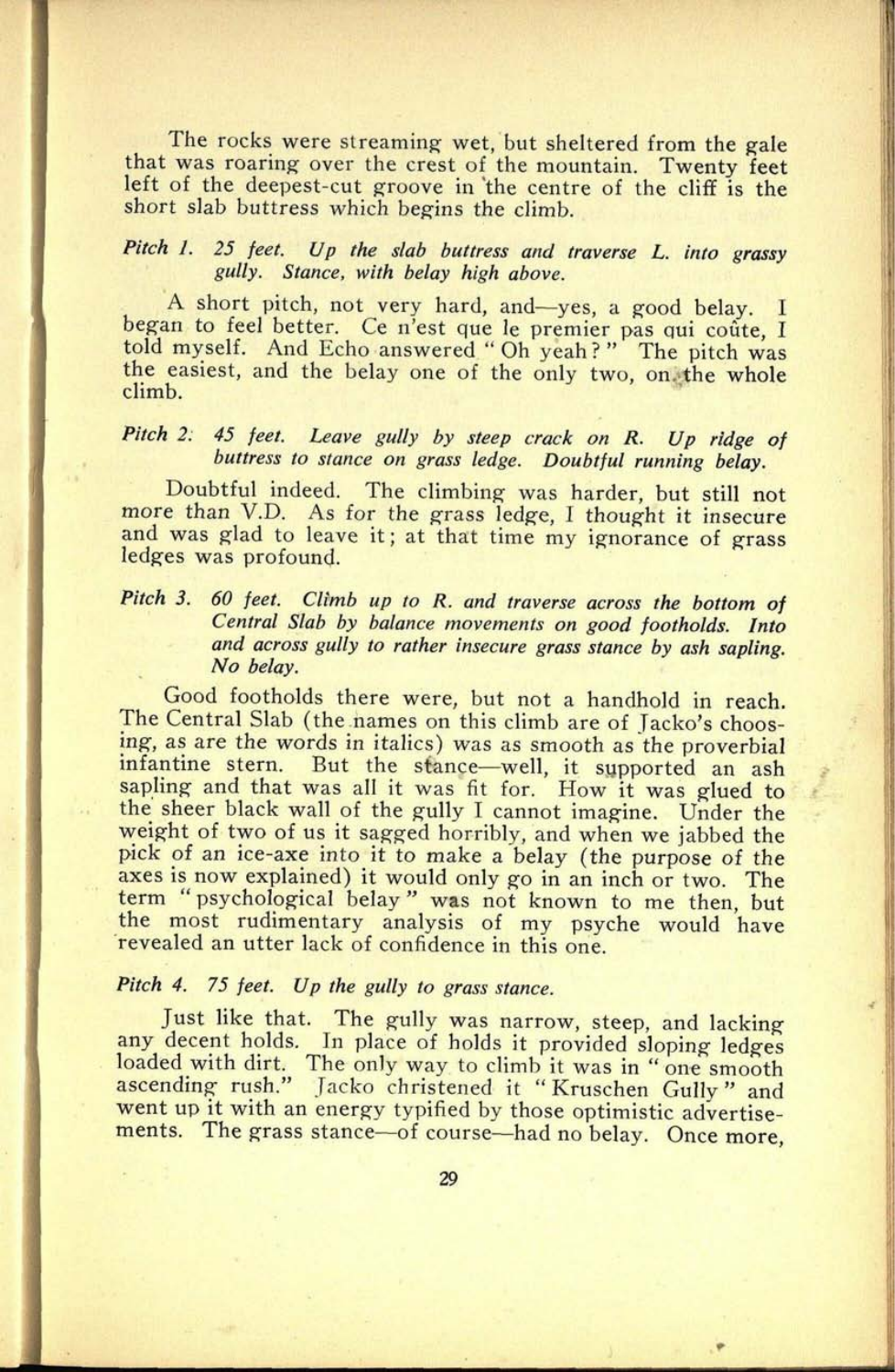feeling rather like men mending an iron girder with stampedge, we dug in the ice-axe pick and laid the rope round it.

#### *Pitch 5. 35 feet. Move diagonally L. to another stance.*

Nice to have a shorter run-out, particularly as the ice-axe was again our only belay. Jacko called our attention to a black cleft overhanging us close above. The Bending Groove itself, he said; and added that from this point is was possible to make a difficult traverse off the climb to the left-the only place where a traverse-off *was* possible, as he had discovered when retreating at Easter.

I glanced at my watch. We had been three hours on the climb, and the climbing was getting harder. It was also raining gently. We were approaching the crux. Beddgelert looked very, very far below.

# *Pitch 6. 60 feet. Up a grassy slab to a small ledge at the bottom of <sup>a</sup> V-groove.*

It was small, but it was a ledge-none of your jelly-like grass tufts. There was naturally no belay. This was the point from which Woods (a climber reputed to waltz up Very Severes solo) had retreated the previous Easter. The V-groove continued straight ahead; straight overhead, in fact. It looked highly intimidating. I didn't see how, lacking wings, we were to get any further, and began to wonder if I would be held when as was very likely-I came off in descending to the traverse-off. But the indomitable Jacko had spent months planning his solution of the problem. He moved up without hesitation and spreadeagled himself on a perpendicular wall.

### *Pitch 7. 30 feet. Climb up into the groove and traverse out L. on delicate holds and by an awkward balance-movement round an exposed corner. Two good belays on wide grass ledge above.*

If that last sentence wasn't already in italics it would be in italics of the most ecstatic. I actually enjoyed this pitchperhaps because of those " two good belays" of which the invisible Jacko informed us. The exposed corner projected right out to overhang the whole 250 feet we had climbed, and the holds on it were just adequate. The grass was spacious and based upon firm rock. The belay was taken by threading under a massive boulder on the ledge, and here I squatted shivering for the next half-hour while Jacko and Phil sought an exit.